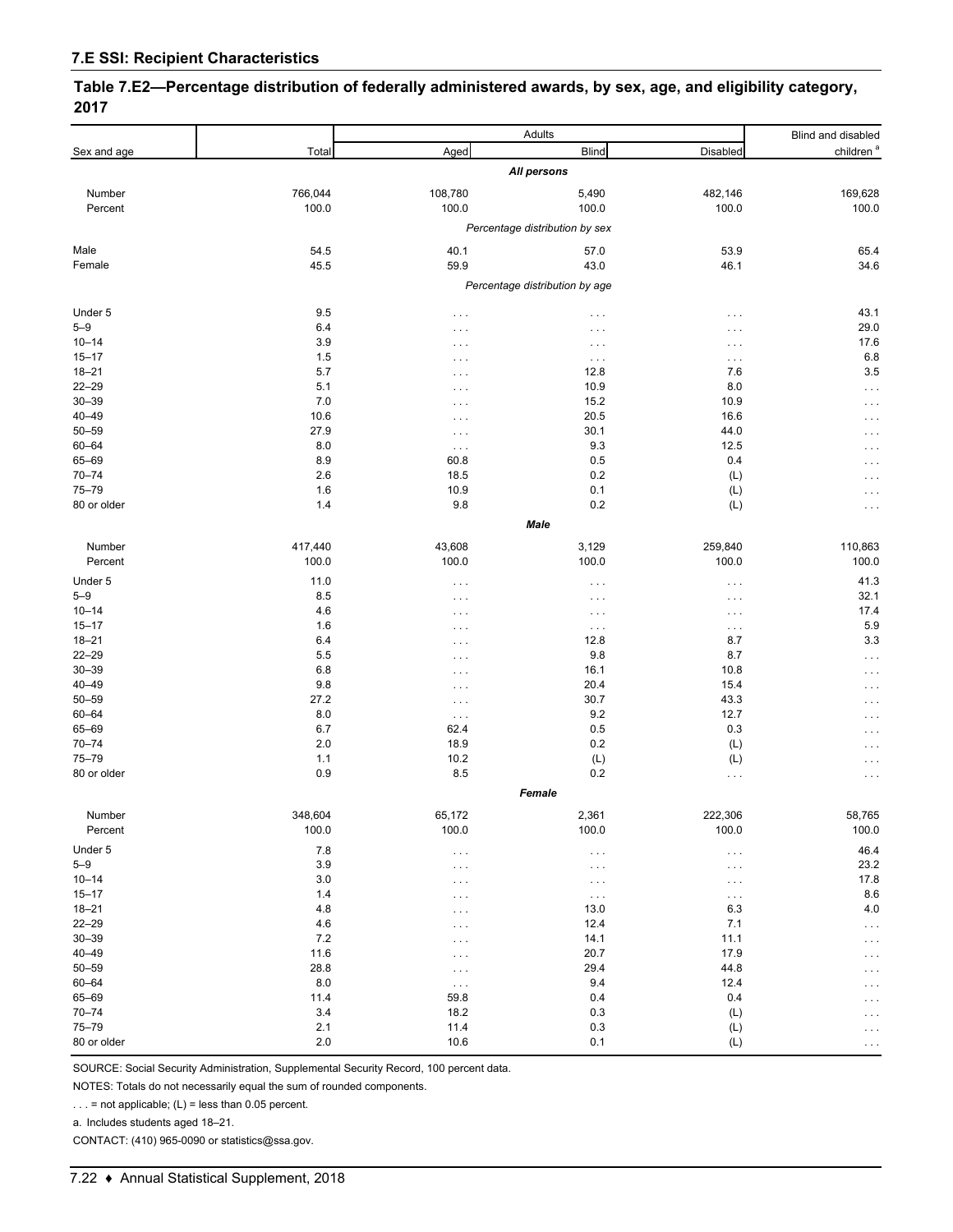## **Table 7.E3—Number and percentage distribution of recipients of federally administered payments, by sex, age, and eligibility category, December 2017**

|                        |                                | Adults                         |                      |                               | Blind and disabled, under |  |  |  |  |
|------------------------|--------------------------------|--------------------------------|----------------------|-------------------------------|---------------------------|--|--|--|--|
| Sex and age            | All recipients                 | Aged                           | <b>Blind</b>         | Disabled                      | age 18                    |  |  |  |  |
|                        |                                |                                | All persons          |                               |                           |  |  |  |  |
| Number                 | 8,227,676                      | 1,176,476                      | 62,862               | 5,805,745                     | 1,182,593                 |  |  |  |  |
| Percent                | 100.0                          | 100.0                          | 100.0                | 100.0                         | 100.0                     |  |  |  |  |
|                        |                                | Percentage distribution by sex |                      |                               |                           |  |  |  |  |
| Male                   | 47.3                           | 35.1                           | 49.2                 | 45.6                          | 67.3                      |  |  |  |  |
| Female                 | 52.7                           | 64.9                           | 50.8                 | 54.4                          | 32.7                      |  |  |  |  |
|                        | Percentage distribution by age |                                |                      |                               |                           |  |  |  |  |
| Under 5                | 1.9                            | $\sim$ $\sim$ $\sim$           | $\ldots$             | $\cdots$                      | 13.4                      |  |  |  |  |
| $5 - 9$                | 4.2                            | $\cdots$                       | $\cdots$             | $\cdots$                      | 29.2                      |  |  |  |  |
| $10 - 14$              | 5.2                            | $\cdots$                       | $\cdots$             | $\ldots$ .                    | 36.1                      |  |  |  |  |
| $15 - 17$              | 3.1                            | $\cdots$                       | $\sim$ $\sim$ $\sim$ | $\sim$ $\sim$ $\sim$          | 21.3                      |  |  |  |  |
| $18 - 21$              | 3.9                            | $\sim$ $\sim$ $\sim$           | 6.2                  | 5.4                           | $\cdots$                  |  |  |  |  |
| $22 - 29$              | 8.0                            | $\sim$ $\sim$ $\sim$           | 13.3                 | 11.3                          | .                         |  |  |  |  |
| $30 - 39$              | 8.9                            | $\cdots$                       | 15.0                 | 12.5                          | .                         |  |  |  |  |
| $40 - 49$              | 9.6                            | $\sim$ $\sim$ $\sim$           | 13.7                 | 13.5                          | $\cdots$                  |  |  |  |  |
| $50 - 59$              | 18.5                           | $\ldots$ .                     | 19.8                 | 26.1                          | $\sim$                    |  |  |  |  |
| $60 - 64$              | 9.4                            | $\sim$ $\sim$ $\sim$           | 10.3                 | 13.2                          | .                         |  |  |  |  |
| 65-69                  | 8.1                            | 16.9                           | 7.6                  | 7.9                           | $\cdots$                  |  |  |  |  |
| $70 - 74$              | 6.4                            | 21.7                           | 4.8                  | 4.6                           | $\cdots$                  |  |  |  |  |
| $75 - 79$              | 5.0                            | 20.6                           | 3.5                  | 2.8                           | .                         |  |  |  |  |
| 80 or older            | 7.8                            | 40.8                           | 5.8<br>Male          | 2.7                           | .                         |  |  |  |  |
|                        |                                |                                |                      |                               |                           |  |  |  |  |
| Number                 | 3,888,533                      | 412,947                        | 30,900               | 2,649,205                     | 795,481                   |  |  |  |  |
| Percent                | 100.0                          | 100.0                          | 100.0                | 100.0                         | 100.0                     |  |  |  |  |
| Under 5                | 2.4                            | $\ldots$ .                     | $\sim$ $\sim$ $\sim$ | $\ldots$                      | 11.8                      |  |  |  |  |
| $5 - 9$                | 6.1                            | $\sim$ $\sim$ $\sim$           | $\cdots$             | $\epsilon \rightarrow \infty$ | 30.0                      |  |  |  |  |
| $10 - 14$              | 7.6                            | $\ldots$ .                     | $\cdots$             | $\sim$ $\sim$ $\sim$          | 37.1                      |  |  |  |  |
| $15 - 17$              | 4.3                            | $\cdots$                       | $\ldots$ .           | $\sim$ $\sim$ $\sim$          | 21.1                      |  |  |  |  |
| $18 - 21$              | 5.1                            | $\sim$ $\sim$ $\sim$           | 7.1                  | 7.5                           | $\cdots$                  |  |  |  |  |
| $22 - 29$              | 9.9                            | $\cdots$                       | 14.8                 | 14.4                          | $\cdots$                  |  |  |  |  |
| $30 - 39$<br>$40 - 49$ | 9.7                            | $\sim$ $\sim$ $\sim$           | 16.2                 | 14.1                          | .                         |  |  |  |  |
| $50 - 59$              | 9.0                            | $\cdots$                       | 14.5                 | 13.0<br>25.3                  | $\cdots$                  |  |  |  |  |
| 60-64                  | 17.4<br>8.7                    | $\ldots$ .                     | 20.8<br>10.0         | 12.6                          | .                         |  |  |  |  |
| 65-69                  | 6.6                            | $\sim$ $\sim$ $\sim$<br>18.7   | 6.8                  | 6.7                           | .                         |  |  |  |  |
| $70 - 74$              | 4.7                            | 23.3                           | 4.0                  | 3.3                           | $\cdots$                  |  |  |  |  |
| $75 - 79$              | 3.5                            | 21.3                           | 2.5                  | 1.8                           | .<br>.                    |  |  |  |  |
| 80 or older            | 4.9                            | 36.7                           | 3.4                  | 1.4                           | .                         |  |  |  |  |
|                        |                                | Female                         |                      |                               |                           |  |  |  |  |
| Number                 | 4,339,143                      | 763,529                        | 31,962               | 3,156,540                     | 387,112                   |  |  |  |  |
| Percent                | 100.0                          | 100.0                          | 100.0                | 100.0                         | 100.0                     |  |  |  |  |
| Under 5                | $1.5\,$                        | $\cdot$                        | $\sim$ $\sim$ $\sim$ | $\ldots$                      | 16.7                      |  |  |  |  |
| $5 - 9$                | 2.5                            | $\cdots$                       | $\cdots$             | $\ldots$ .                    | 27.6                      |  |  |  |  |
| $10 - 14$              | $3.0\,$                        | $\cdots$                       | $\sim$ $\sim$ $\sim$ | $\sim$ $\sim$ $\sim$          | 34.1                      |  |  |  |  |
| $15 - 17$              | 1.9                            | $\sim$ $\sim$ $\sim$           | $\sim$ $\sim$ $\sim$ | $\ldots$                      | 21.6                      |  |  |  |  |
| $18 - 21$              | 2.7                            | $\sim$ $\sim$ $\sim$           | 5.3                  | 3.7                           | $\sim$ $\sim$ $\sim$      |  |  |  |  |
| $22 - 29$              | 6.4                            | $\sim$ $\sim$ $\sim$           | 11.9                 | 8.6                           | $\cdots$                  |  |  |  |  |
| $30 - 39$              | 8.2                            | $\sim$ $\sim$ $\sim$           | 13.8                 | 11.1                          | $\cdots$                  |  |  |  |  |
| $40 - 49$              | 10.2                           | $\sim$ $\sim$ $\sim$           | 12.9                 | 14.0                          | $\cdots$                  |  |  |  |  |
| $50 - 59$              | 19.6                           | $\ldots$                       | 18.9                 | 26.7                          | $\cdots$                  |  |  |  |  |
| $60 - 64$              | 10.0                           | $\sim$ $\sim$ $\sim$           | 10.6                 | 13.7                          | $\cdots$                  |  |  |  |  |
| 65-69                  | 9.4                            | 15.9                           | 8.4                  | 9.0                           | .                         |  |  |  |  |
| $70 - 74$              | 7.9                            | 20.9                           | 5.7                  | 5.7                           | .                         |  |  |  |  |
| 75-79                  | 6.3                            | 20.1                           | 4.4                  | 3.7                           | $\cdots$                  |  |  |  |  |
| 80 or older            | 10.4                           | 43.1                           | 8.2                  | 3.8                           | $\cdots$                  |  |  |  |  |

SOURCE: Social Security Administration, Supplemental Security Record, 100 percent data.

NOTES: Totals do not necessarily equal the sum of rounded components.

. . . = not applicable.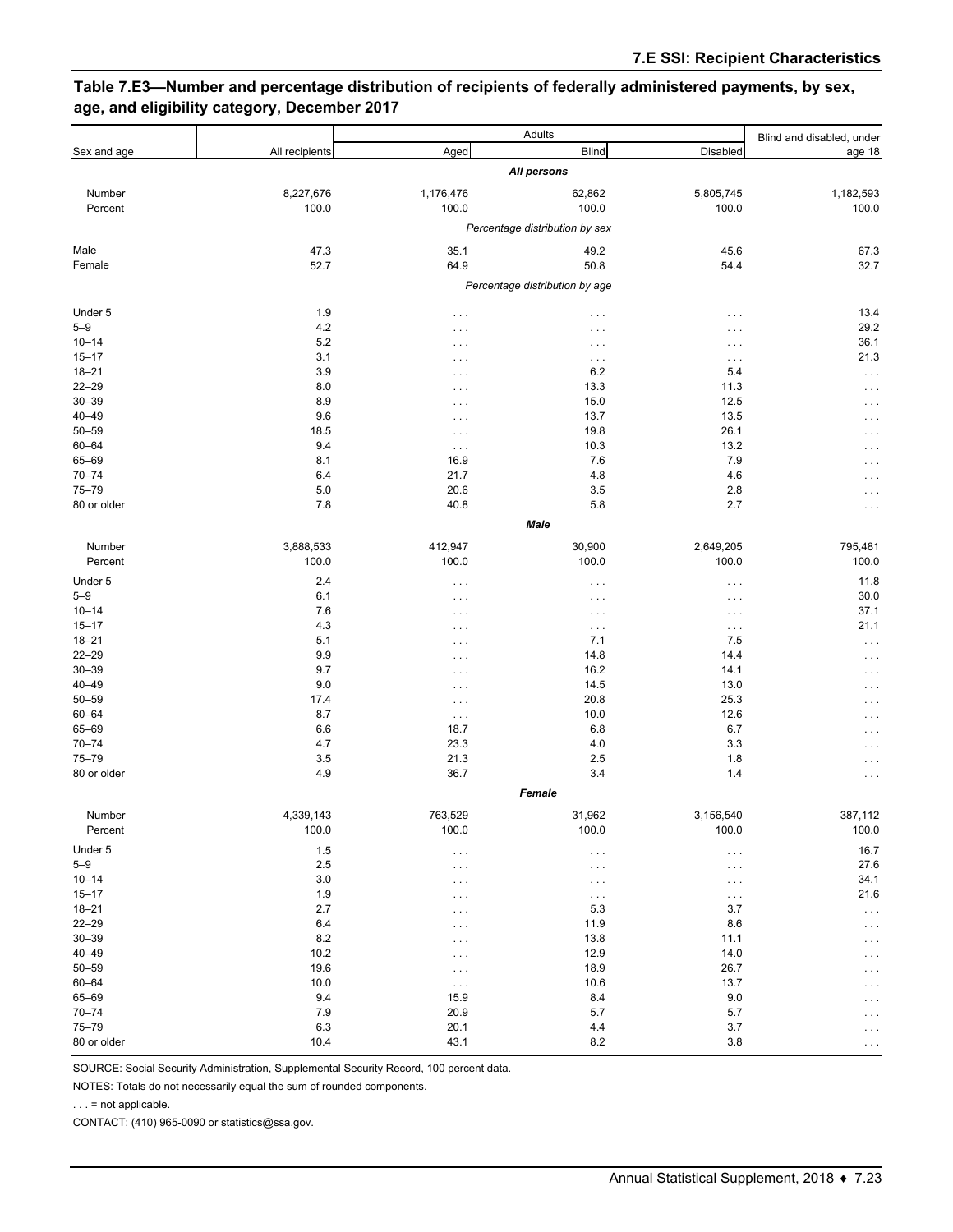## **Table 7.E4—Number and percentage distribution of persons with representative payees receiving federally administered payments, by eligibility category and age, December 2017**

|                                                          | Number                              |                                   |                                    | Percentage distribution |                              |                                    |
|----------------------------------------------------------|-------------------------------------|-----------------------------------|------------------------------------|-------------------------|------------------------------|------------------------------------|
| Category and age                                         | Total                               | With representative<br>payee      | Without<br>representative<br>payee | Total                   | With representative<br>payee | Without<br>representative<br>payee |
| Total                                                    | 8,227,676                           | 3,022,962                         | 5,204,714                          | 100.0                   | 36.7                         | 63.3                               |
| Category<br>Aged<br><b>Blind</b><br><b>Disabled</b>      | 1.176.476<br>68,947<br>6,982,253    | 53,552<br>20,585<br>2.948.825     | 1,122,924<br>48,362<br>4,033,428   | 100.0<br>100.0<br>100.0 | 4.6<br>29.9<br>42.2          | 95.4<br>70.1<br>57.8               |
| Age<br>Under 18<br>$18 - 64$<br>65 or older <sup>a</sup> | 1.182.593<br>4,805,112<br>2,239,971 | 1.181.650<br>1.631.425<br>209.887 | 943<br>3.173.687<br>2,030,084      | 100.0<br>100.0<br>100.0 | 99.9<br>34.0<br>9.4          | 0.1<br>66.0<br>90.6                |

SOURCE: Social Security Administration, Supplemental Security Record, 100 percent data.

a. Includes blind persons and disabled persons aged 65 or older.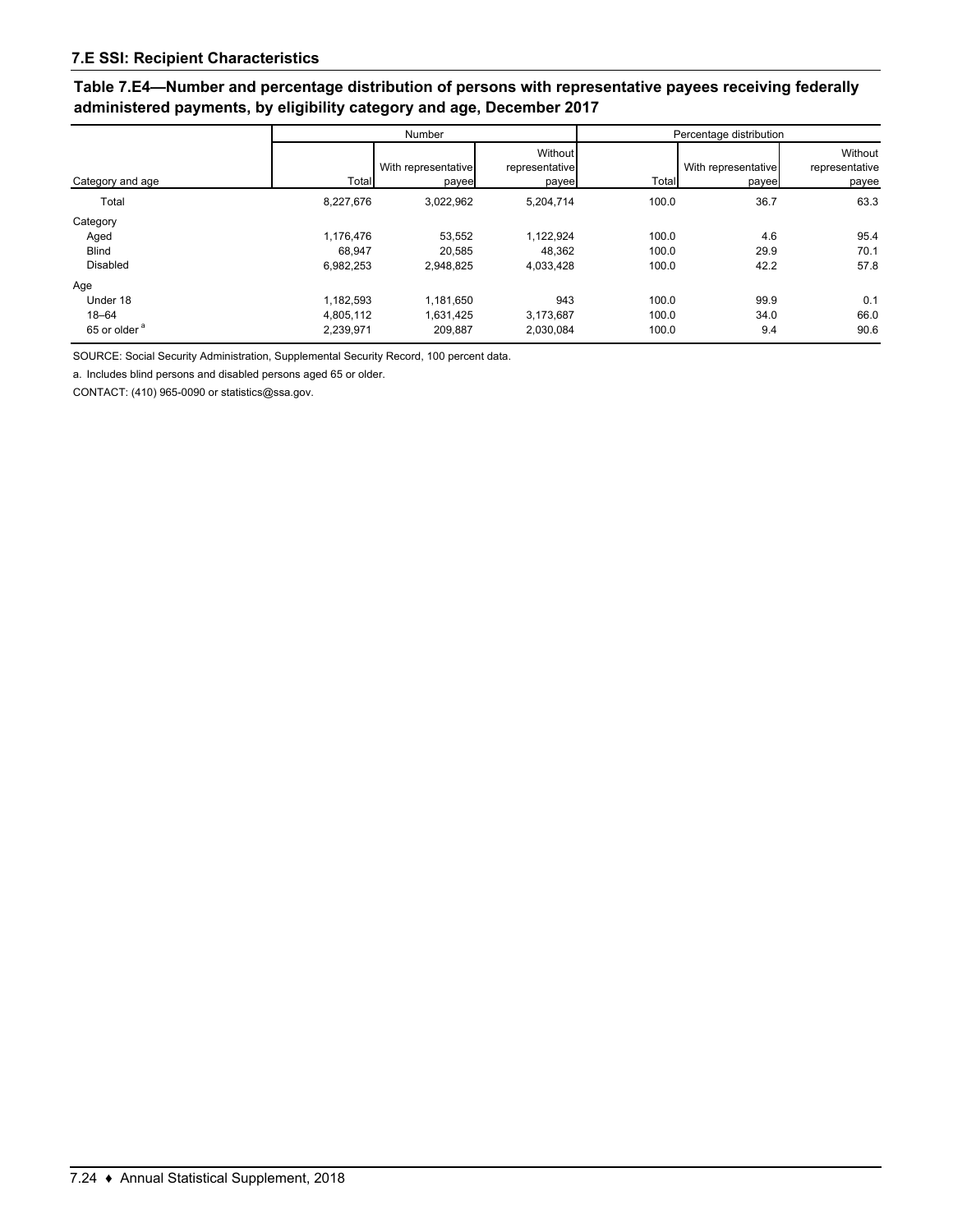## **Table 7.E5—Number and percentage distribution of persons receiving federally administered payments, by living arrangement, eligibility category, and age, December 2017**

|                                        |           | Category  |              |           | Age       |           |                          |
|----------------------------------------|-----------|-----------|--------------|-----------|-----------|-----------|--------------------------|
| Living arrangement <sup>a</sup>        | Number    | Aged      | <b>Blind</b> | Disabled  | Under 18  | $18 - 64$ | 65 or older <sup>b</sup> |
| Total                                  |           |           |              |           |           |           |                          |
| Number                                 | 8,227,676 | 1.176.476 | 68.947       | 6.982.253 | 1,182,593 | 4,805,112 | 2,239,971                |
| Percent                                | 100.0     | 100.0     | 100.0        | 100.0     | 100.0     | 100.0     | 100.0                    |
| Own household                          | 94.1      | 90.5      | 92.5         | 94.7      | 95.6      | 94.2      | 93.0                     |
| Another's household                    | 4.4       | 8.1       | 5.8          | 3.7       | 3.3       | 4.4       | 4.9                      |
| Institutional care covered by Medicaid | 1.5       | 1.3       | 1.7          | 1.5       | 1.1       | 1.3       | 2.1                      |
| <b>Unknown</b>                         | 0.1       | 0.1       | (L)          | 0.1       | (L)       | 0.1       | (L)                      |

SOURCE: Social Security Administration, Supplemental Security Record, 100 percent data.

NOTES: Totals do not necessarily equal the sum of rounded components.

(L) = less than 0.05 percent.

a. As defined for determination of federal SSI payment standards.

b. Includes blind persons and disabled persons aged 65 or older.